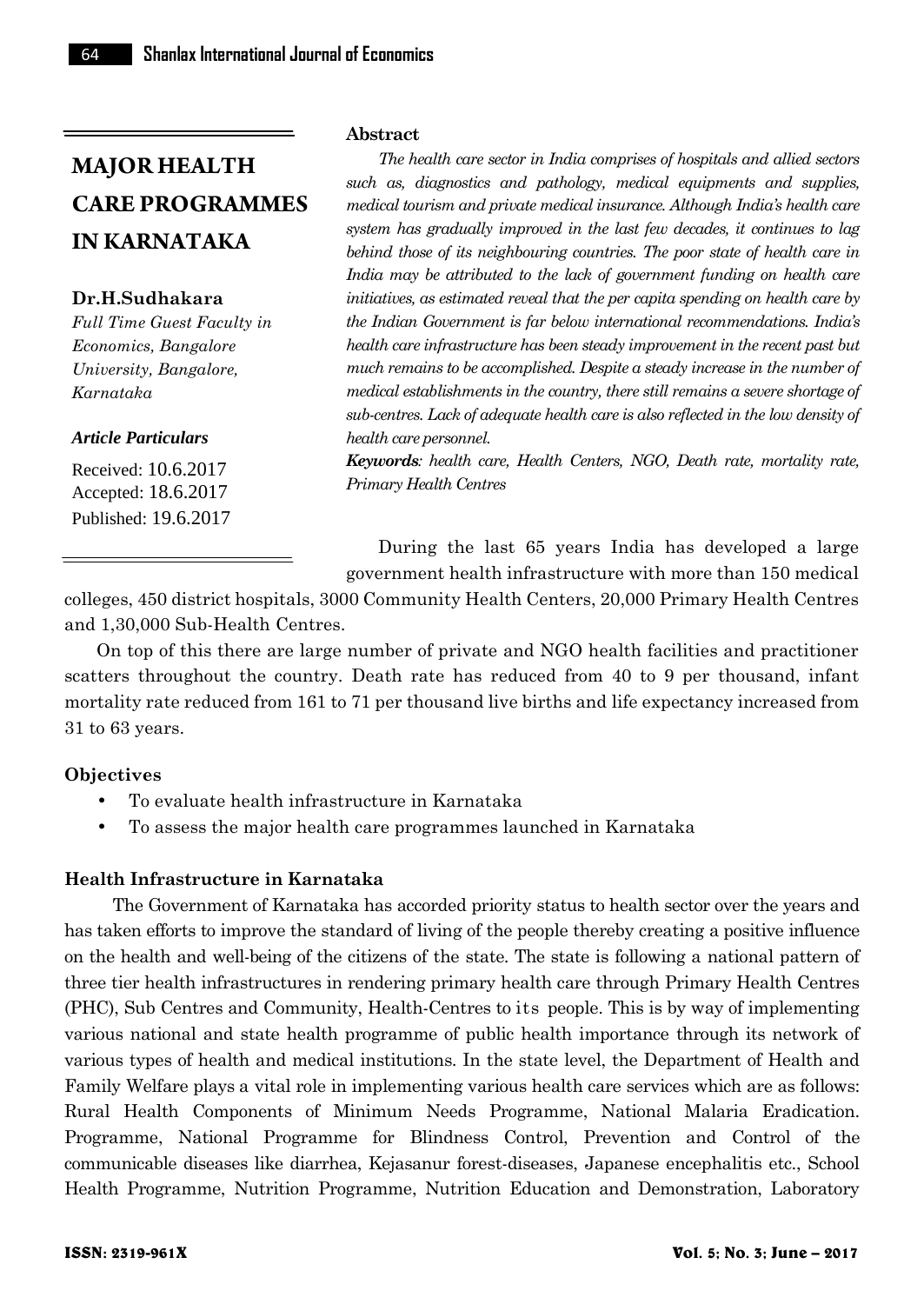Services and Vaccine Production Units, Education and Environmental Sanitation, Health Education and Training Programme and Curative Services.

| <b>Health Infrastructure</b>          | <b>Number</b> |
|---------------------------------------|---------------|
| District Hospitals                    | 17            |
| Other Hospitals under Health & Family | 10            |
| Welfare                               |               |
| Automobiles & Teaching Hospitals      | 29            |
| <b>Community Health Centres</b>       |               |
| Taluk Headquarters                    | 146           |
| Other than Taluk Headquarters         | 180           |
| Total                                 | 326           |
| Primary Health Centres                | 2193          |
| Urban PHCs                            | 27            |
| Health Centres under IPP              | 108           |
| Mobile Health Clinics                 | 19            |
| Sub-Centres                           | 8143          |
| Number of Doctors (2008-09)           |               |
| Government<br>$a$ .                   | 5125          |
| Private<br>b.                         | 20544         |
| Nursing Staff at PHCs & CHCs          | 4309          |

**Table 1 Present Status of Health Infrastructure in Karnataka (2010-11)**

**Source:** Economic Survey of Karnataka 2010-11, National Health Profile-2011)

The result of the meticulous planning could be utilized from the improvement in the health infrastructure in the State (2010-11) presented in the Table 3 There are 17 district hospitals 10 other hospitals and 29 Autonomous and Teaching Hospitals in the State. The Primary health infrastructure in the rural areas has fulfilled the norms required under the "Minimum Needs Programme" at the aggregate level. There are 326 Community Health Centres, 2193 Primary Health Centres, 8145 Sub—Centres and taluka hospitals catering to the health needs of the rural population. In 2008-09 there are 5125 Government Doctors, 20544 Private Doctors and 4309 Nursing staff at PHCs and CHCs in the State.

#### **District wise number of PHCs, Sub-centre and Health Indicators in Karnataka**

Table 4 shows the number of primary health centers and sub-centers in districts of the state during 1990-91 to 2007-08. In Karnataka 2195 PHCs were established in the year 2007-08. The highest (145) number of PHCs were established in Belgaum district during 2007-08. If we consider Average Annual Growth Rate of PHCs, the districts like Dakshina Kannada, Kodagu, Chamaral Nagar, Udupi Bagalkot, Belgaum, Dharwad, Raichur, Bidar*,* Bijapur, Gadag, Uttar kannada, Koppal, Gulbarga, Haveri and Kolar were having less number of PHCs compared to state level. On the other hand Bellary, Bangalore Rural, Tumkur, Mysore, Chikmagalur, Bangalore Urban, Shimoga, Mandya, Hassan and Davangere were having less number of PHCs compared to state. Bangalore Urban had the highest Average Annual Growth Rate of PHCs (12.8%) and Dakshina Kannada 1.3%) had lowest Average Annual Growth Rate of PHCs among all districts in Karnataka.

Table 3.7 explains district—wise, sub-centres and primary health centers per lakh population with their bed strength in Karnataka. From the table 5 the number of sub-centres per lakh population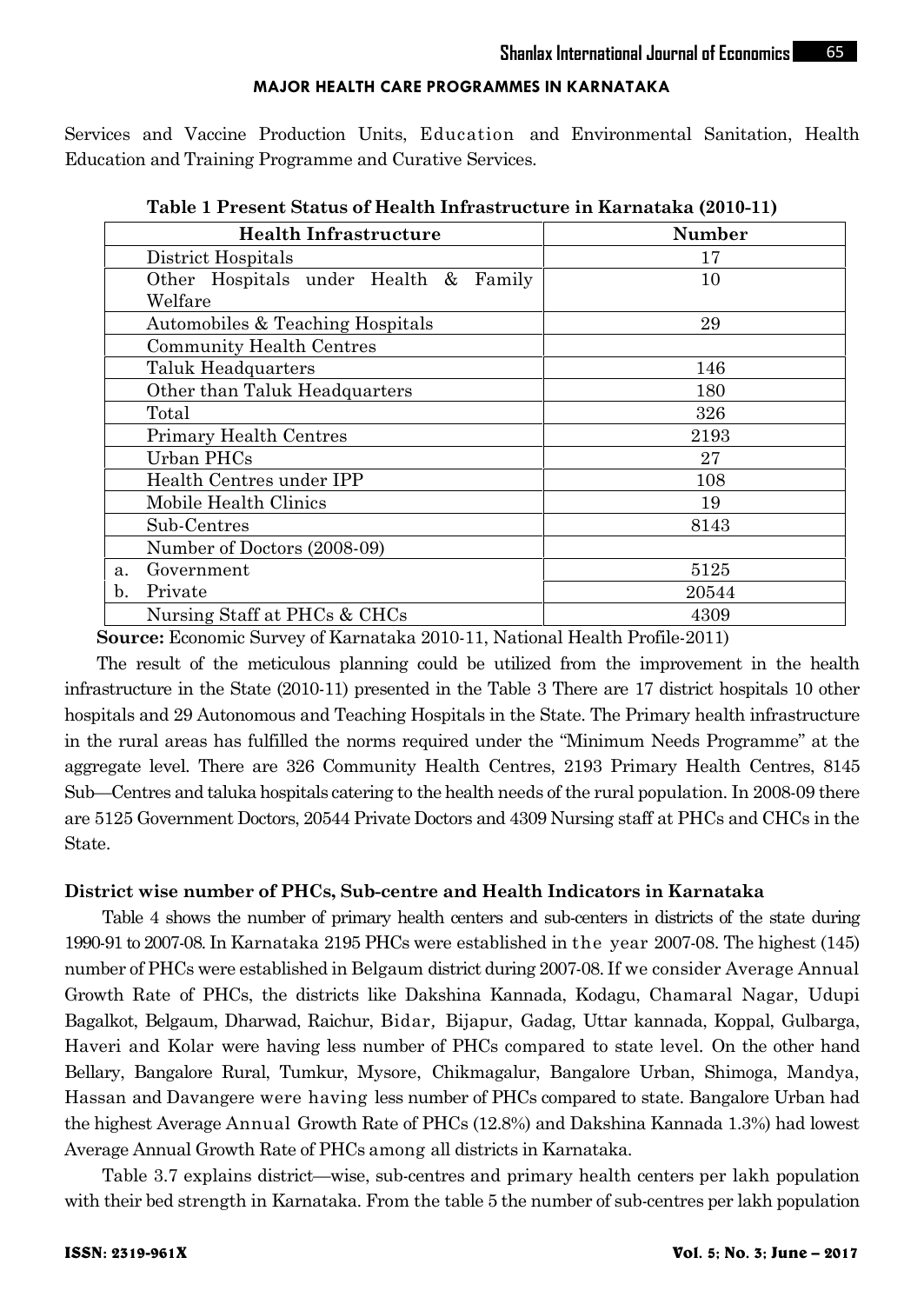is declined (25.14 to 22.4) during the period 1990-91 to 2005-06. Number of sub-centres per lakh population have decreased in the all the districts. While number of primary health centers per lakh population gradually increased (3.9 to 4.7) during the period 1990-91 to 2005-06. In addition, district like Chamaraj Nagar, Mysore, Chikmagalur, Shimoga, Mandya, Uttarkannada, Bangalore Rural, Hassan Dakshina Kannada, Udupi and Davangere have highest number of primary health centers per lakh population compare to state level. On the other hand district like Bangalore Urban, Raichur, Bagalkot, Bellary, Dharwad, Belgaum, Kolar, Koppal, Haveri, Gulbarga, Bijapur, Chitradurga, Gadag, and Tumkur have lowest number of primary health centers per lakh population compare to state. In Karnataka there are 89 beds per lakh population during the period 1990-91 to 2005-06. The figures in number of beds per lakh population shares districts like Bangalore Rural, Belgaum and Dakshina Kannada have reached less towards their goal during the period 2005-06. The number of beds per lakh population has been increased in other districts in the state during the period 1990-91 to 2005-06.

| No. of Primary Health Centres (PHCs) |      |                    |                                                        | No. of Sub-Centres (SCs) |         |                                                   |  |
|--------------------------------------|------|--------------------|--------------------------------------------------------|--------------------------|---------|---------------------------------------------------|--|
| <b>Districts</b>                     |      | 2007-08<br>1990-91 | <b>Average Annual</b><br><b>Growth Rate of</b><br>HPCs | 1990-91                  | 2007-08 | Average<br>Annual<br><b>Growth Rate</b><br>of SCs |  |
| Bagalkot                             | 33   | 47                 | 2.5                                                    | 155                      | 224     | 2.6                                               |  |
| Bangalore R                          | 47   | 100                | 6.6                                                    | 276                      | 432     | 3.3                                               |  |
| Bangalore U                          | 23   | 73                 | 12.8                                                   | 134                      | 185     | 2.2                                               |  |
| Belgaum                              | 102  | 146                | 2.5                                                    | 578                      | 539     | 0.4                                               |  |
| Bellary                              | 38   | 70                 | 5.0                                                    | 240                      | 272     | 0.8                                               |  |
| Bidar                                | 32   | 50                 | 3.3                                                    | 217                      | 234     | 0.5                                               |  |
| Bijapur                              | 39   | 64                 | 3.8                                                    | 271                      | 285     | 0.3                                               |  |
| Chamaraj nagar                       | 41   | 57                 | 2.3                                                    | 195                      | 246     | 1.5                                               |  |
| Chikmagalur                          | 36   | 88                 | 8.5                                                    | 328                      | 334     | 0.1                                               |  |
| Chitradurga                          | 40   | 86                 | 6.8                                                    | 196                      | 273     | 2.3                                               |  |
| D Kannada                            | 55   | 67                 | 1.3                                                    | 447                      | 431     | 0.2                                               |  |
| Davangere                            | 39   | 103                | 9.7                                                    | 245                      | 291     | 1.1                                               |  |
| Dharwar                              | 21   | 31                 | 2.8                                                    | 164                      | 179     | 0.5                                               |  |
| Gadag                                | 20   | 35                 | 4.4                                                    | 120                      | 174     | 2.6                                               |  |
| Gulbarga                             | 69   | 126                | 4.9                                                    | 467                      | 378     | 1.1                                               |  |
| Hassan                               | 54   | 126                | 7.8                                                    | 450                      | 420     | 0.4                                               |  |
| Haveri                               | 37   | 68                 | 4.9                                                    | 587                      | 290     | 0.4                                               |  |
| Kodagu                               | 25   | 32                 | 406                                                    | 158                      | 188     | 1.1                                               |  |
| Kolar                                | 63   | 116                | 4.9                                                    | 359                      | 385     | 0.4                                               |  |
| Koppal                               | 25   | 45                 | 4.7                                                    | 150                      | 183     | 1.3                                               |  |
| Mandya                               | 49   | 106                | 6.8                                                    | 364                      | 375     | 0.2                                               |  |
| Mysore                               | 69   | 135                | 5.6                                                    | 477                      | 432     | 0.6                                               |  |
| Raichur                              | 34   | 58                 | 3.1                                                    | 199                      | 196     | 0.1                                               |  |
| Shimoga                              | 39   | 88                 | 7.4                                                    | 365                      | 307     | 0.9                                               |  |
| Tumkur                               | 70   | 134                | 5.4                                                    | 404                      | 477     | 1.1                                               |  |
| Udupi                                | 51   | 72                 | 2.4                                                    | 245                      | 1014    | 18.5                                              |  |
| Uttara Kannada                       | 47   | 78                 | 3.9                                                    | 302                      | 120     | $3.5\,$                                           |  |
| Karnataka                            | 1198 | 2195               | 4.9                                                    | 7793                     | 51769   | 33.2                                              |  |

| Table – 2 District wise Number of PHCs and Sub-centre Available to Karnataka as on |  |
|------------------------------------------------------------------------------------|--|
| Sept. 2007                                                                         |  |

**Source:** Department of Health and Family Welfare Services (DHFWS), Government of Karnataka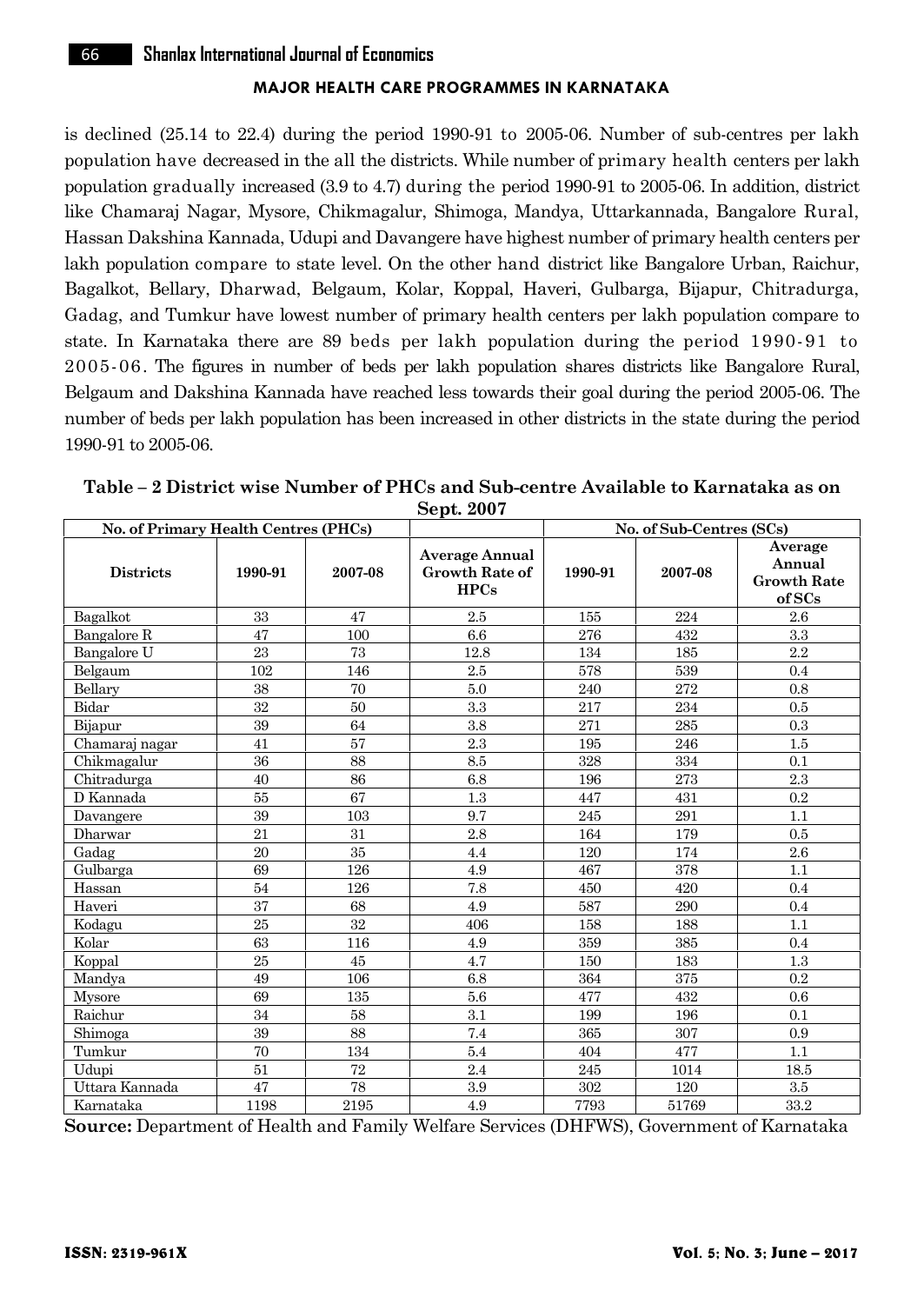|                  |         |                                   | $\sim$ $\alpha$ $\sim$ $\alpha$ $\alpha$ $\alpha$ $\alpha$ $\alpha$ $\alpha$ $\alpha$ |         |                    |         |
|------------------|---------|-----------------------------------|---------------------------------------------------------------------------------------|---------|--------------------|---------|
| <b>Districts</b> |         | Sub-Centres per lakh              | <b>Primary Health Centres</b>                                                         |         | Number of beds per |         |
|                  |         | population<br>per lakh population |                                                                                       |         | lakh               |         |
|                  | 1990-91 | 2005-06                           | 1990-91                                                                               | 2005-06 | 1990-91            | 2005-06 |
| Bagalkot         | 15.4    | 13.1                              | 3.3                                                                                   | 3.7     | 47                 | 47      |
| Bangalore R      | 20.1    | 18.9                              | 3.4                                                                                   | 4.8     | 52                 | 51      |
| Bangalore U      | 20.0    | 16.4                              | 3.4                                                                                   | 3.6     | 179                | 123     |
| Belgaum          | 21.1    | 17.9                              | 3.7                                                                                   | 4.1     | 51                 | 50      |
| Bellary          | 21.3    | 19.0                              | 3.4                                                                                   | 3.9     | 102                | 91      |
| Bidar            | 21.5    | 19.1                              | 3.2                                                                                   | 3.5     | 59                 | 67      |
| Bijapur          | 22.0    | 20.1                              | 3.2                                                                                   | 4.4     | 61                 | 67      |
| Chamaraj nagar   | 25.7    | 24.3                              | 5.4                                                                                   | 6.3     | 60                 | 86      |
| Chikmagalur      | 38.8    | 35.2                              | 4.3                                                                                   | $5.5\,$ | 91                 | 113     |
| Chitradurga      | 17.9    | 16.1                              | 3.7                                                                                   | 4.5     | 71                 | 88      |
| D Kannada        | 39.8    | 37.6                              | 4.9                                                                                   | 5.4     | 98                 | 96      |
| Davangere        | 21.9    | 19.7                              | 3.5                                                                                   | $5.5\,$ | 91                 | 99      |
| Dharwar          | 25.1    | 23.1                              | 3.2                                                                                   | 3.9     | 133                | 112     |
| Gadag            | 21.4    | 19.4                              | 3.6                                                                                   | 4.5     | 54                 | 57      |
| Gulbarga         | 23.7    | 21.3                              | 3.5                                                                                   | 4.4     | 64                 | 66      |
| Hassan           | 34.7    | 32.1                              | 4.2                                                                                   | 5.7     | 93                 | 110     |
| Haveri           | 26.9    | 25.3                              | 3.5                                                                                   | 4.3     | 44                 | 54      |
| Kodagu           | 38.5    | 33.8                              | 6.1                                                                                   | 6.0     | 257                | 234     |
| Kolar            | 21.1    | 19.1                              | 3.7                                                                                   | 4.2     | 92                 | 99      |
| Koppal           | 18.5    | 16.2                              | 3.1                                                                                   | 4.2     | 40                 | 51      |
| Mandya           | 26.4    | 25.2                              | 3.6                                                                                   | 4.9     | 71                 | 91      |
| Mysore           | 32.6    | 28.7                              | 4.7                                                                                   | 5.8     | 135                | 137     |
| Raichur          | 19.5    | 16.0                              | 3.3                                                                                   | 3.7.    | 42                 | 58      |
| Shimoga          | 37.2    | 34.4                              | 4.0                                                                                   | 5.2     | 107                | 110     |
| Tumkur           | 21.0    | 19.7                              | 3.6                                                                                   | 4.6     | 50                 | 61      |
| Udupi            | 30.3    | 27.5                              | 6.3                                                                                   | 6.9     | 87                 | 89      |
| Uttara Kannada   | 32.6    | 31.9                              | 5.1                                                                                   | 6.4     | 89                 | 105     |
| Karnataka        | 25.1    | 22.4                              | 3.9                                                                                   | 4.7     | 89                 | 88      |

# **Table 3 District wise Number of Sub-centre and Primary Health Centers with their Bed Strength in Karnataka**

**Source:** Department of Health and Family Welfare Services (DHFWS3.9), GOK.

# **Major Health Programmes in Karnataka**

In order to reduce the burden of the poor people particularly the SC and STs, Weaker Section and people who are Below the Poverty Line, the State governments have addressed a number of schemes. Though the schemes are really useful but it does not sufficient enough to meet the poor and the needy. As it is not an end the governments try to implement from time to time. The details of such health care programmes are presented here.

# **Karnataka Health System Development** & **Reform Project**

Karnataka Health System Development & Reform Project is a World Bank assisted five years Project launched on 11.1.2007 at a cost of Rs. 897.77 crore (US If 206.48 million) with IDA Credit of US S 141.83 million and state share of US \$ 64.65 million. The Project is in its  $3<sup>rd</sup>$  year of implementation and Project closing date is 31.3.2012.

# **Project Objectives and funding pattern**

Project aims to increase utilization of Curative, Preventive and Public Health Services, particularly in the undeserved areas and among vulnerable groups, to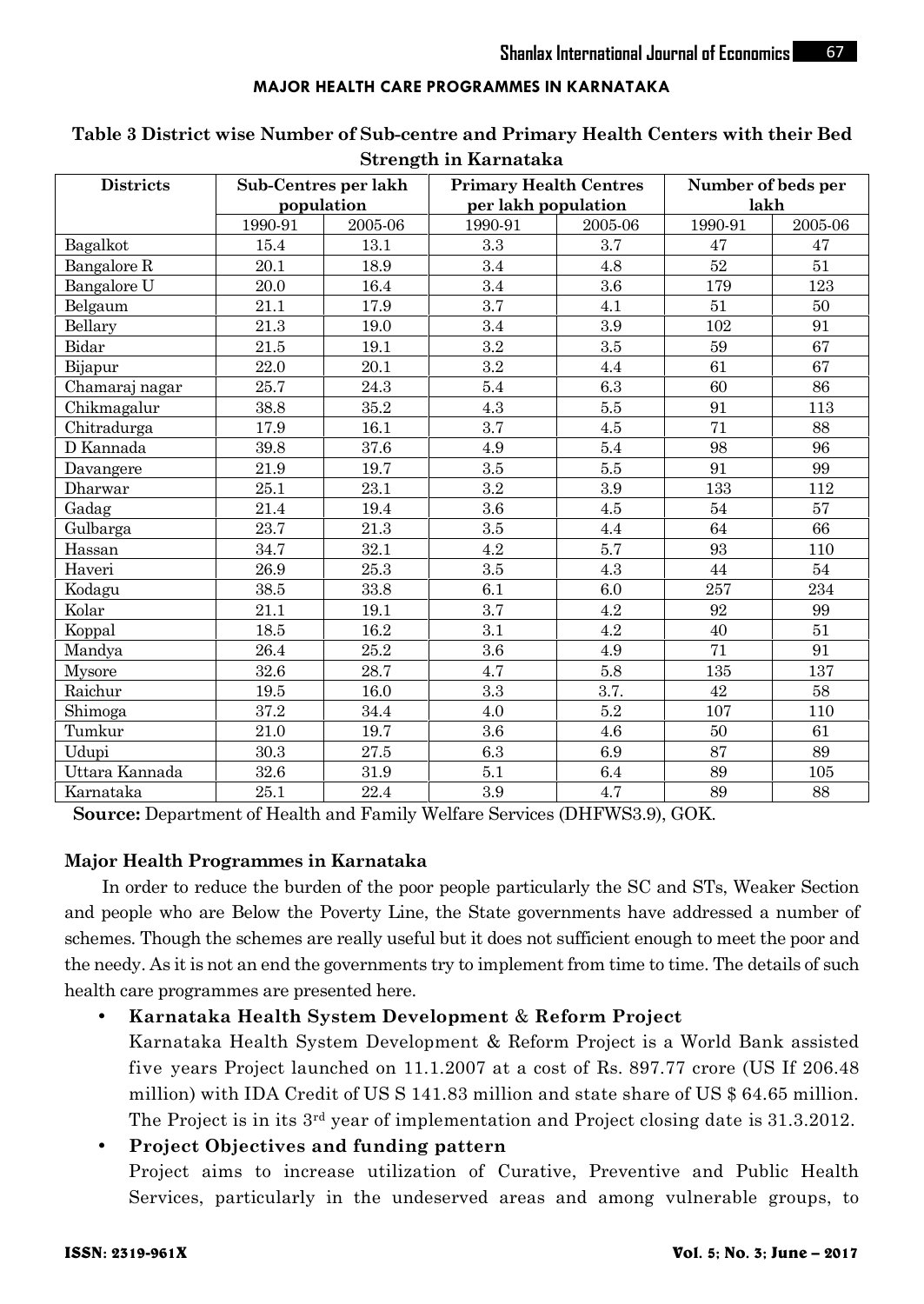accelerate achievement of the Health related Millennium Development Goals (MDGs).

#### **National Rural Health Mission**

National Rural Health Mission (NRHM) aims to provide accessible, affordable acceptable arid' accountable health care through a functional public health system. It is designed to galvanize the various components of primary health system, like preventive, promotive and curative care, human resource management, diagnostic services, logistic management, disease management and data management system for improved service delivery. National Rural Health Mission is being implemented in the State from April 2005. Since its inception the state has constituted State Health Mission for policy and institutional reforms to enable effective implementation, State level Planning, implementation and monitoring and Karnataka State Health and Family Welfare Society for effective implementation of RCN/ NRHM programme. District Health and Family Welfare Society has been formed for programme implementation in all 29 districts. State Programme Management Unit and District Programme Management units are established to manage and support the programme implementation. All vertical National health programmes are merged both at the state and at district levels.

| Sl.            | <b>Indicators</b>                    | <b>Current Status</b> | 2009-10 | 2010-11 |
|----------------|--------------------------------------|-----------------------|---------|---------|
| N <sub>o</sub> |                                      |                       |         |         |
| 1              | Reduction in maternal mortality Rate | 228                   | 150     | 125     |
| $\overline{2}$ | Reduction in Infant mortality Rate   | 45                    | 30      | 28      |
| 3              | Institutional deliveries             | 67%                   | 85%     | 98.48   |
| $\overline{4}$ | Fully functional sub centres         | 8143                  | 81.43   | 81.43   |
| $\overline{5}$ | $24x7$ PHCs                          | 963                   | 1200    | 1250    |
| 6              | Janani Suraksha Vahini               | 192                   | 192     | 192     |
| 7              | Safe deliveries                      | 71.3%                 | 80%     | 90%     |
| 8              | Total fertility rate                 | 2.68                  | 2.0     | 1.9     |

**Table – 4 Goals of National Rural Health Mission**

**Sources:** Health & FW services, Bangalore

In order to encourage institutional delivery, especially for BPL women, reduction in maternal mortality rate and infant mortality rate the following schemes have been initiated.

# **Other Important Health Programmes**

#### **a) Janani Suraksha Yojana (Safe delivery)**

The goals of JSA are a reduction in maternal mortality rate and infant mortality rate as well as to increase the institutional deliveries in BPL and SC/ST families. Under this Yojana besides ensuring maternity services like 3 antenatal checkups and referral transport, cash assistance is given: In the rural areas the cash assistance to the mother for institutional delivery is Rs. 700/ per case where as in the urban areas the cash assistance to mother is Rs. .6001- for institutional delivery. The cash assistance is also available for women delivering at home, the amount given is Rs. 500/- per case. If in case of government run health Centers or hospitals, specialists are not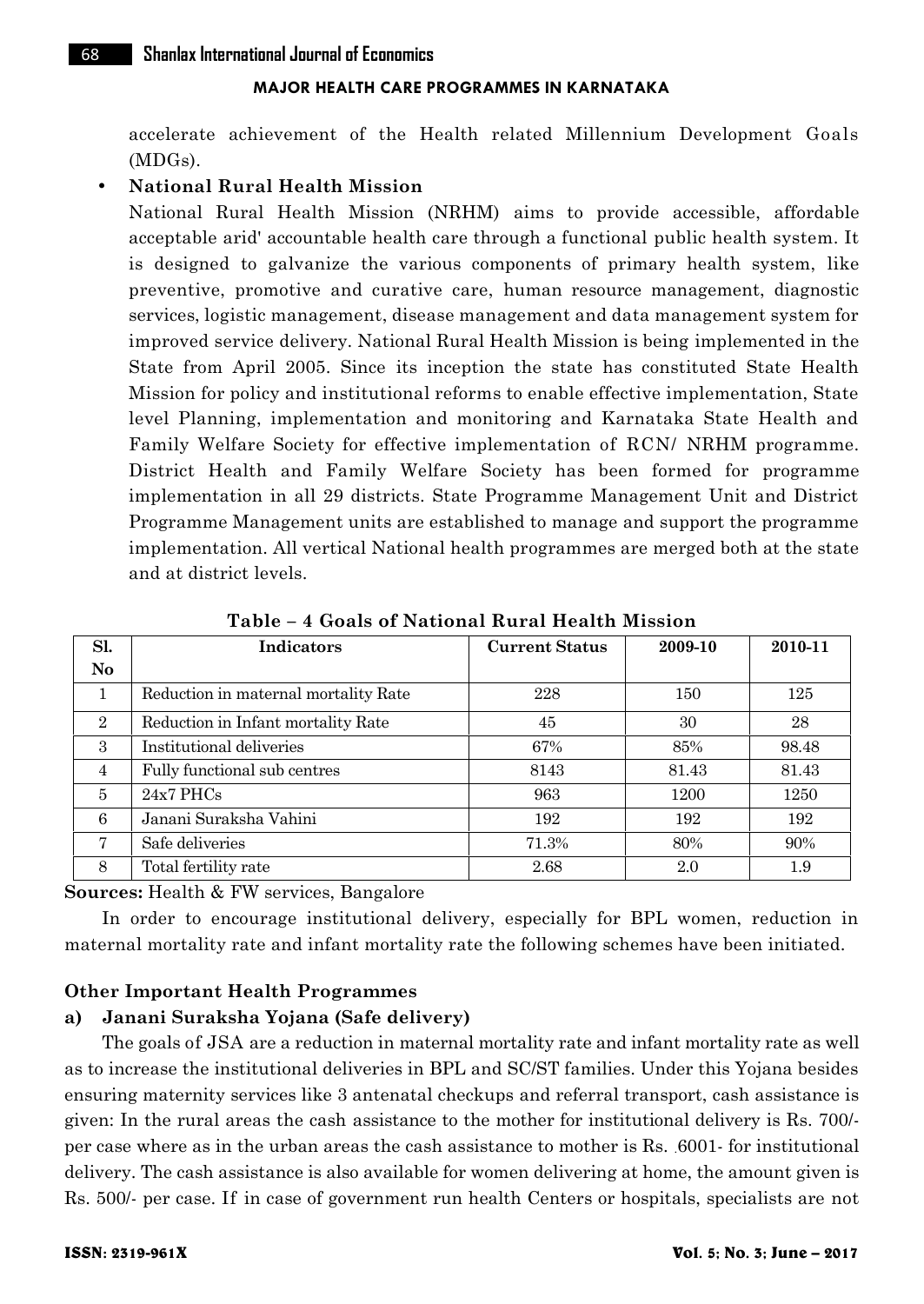available, the institution can hire such specialists to manage complications or for Cesarean section. Assistance up to Rs.1500/per delivery could be utilized by the health institution for hiring services of specialists. Private Hospitals accredited under JSY are also eligible for JSY funds. Total deliveries conducted during the year upto the end of Nov.2009 is 632623 and JSY incentive was paid to 245054 mothers.

#### **b) Prasuthi Ariake Yojana**

Financial support for nutritious diet and incentive to seek ante-natal check up. This was introduced in 7 districts in the state in the year 2007-08. It has been extended to all the districts during this year. This scheme consists of giving a cash incentive of Rs. 2000/- in cash (in 2 installments of Rs 1000 each to be paid by cheque in 2nd and 3rd trimester) to all BPL women who deliver in Government Hospitals and identified hospitals. Upto the end of Nov.2009, 129718 are benefited under the scheme.

#### **c) Madilu**

Promotion of institutional delivery and improve hygiene. Under this scheme assistance is provided to BPL pregnant women delivering in government institutions, the assistance is in the form of Madilu Kits consisting of requirements for baby and mother is provided after delivery. Distribution of Madilu kits upto the end of Nov.2009 is 184109.

#### **d) Chiranjeevi**

Financial assistance for simple/ complicated deliveries and Post-natal care through direct payment. Under this scheme private Hospitals will be empanelled in the identified districts (6 C. category districts and Chamrajnagar) to provide cashless treatment for deliveries conducted at such hospitals, for BPL Women. This covers normal as well as complicated deliveries. Private providers are reimbursed for every 100 deliveries (Rs. 3 lakh for 100 deliveries with 10% advance payment). During 2009-10 (upto Nov. 2009) 15731 deliveries are conducted in Government and 5289 deliveries are conducted in Private Hospitals. There is an improvement in the institutional delivery rate from 60%°to 70%; Self Help Groups like Sthree shakti groups have been involved in providing basic health care knowledge to the rural poor and also to distribute drugs for common ailments.

 **Karnataka Drug Logistics and Warehousing Society (KDLWS)**: have been formed with the assistance of European Commission. It includes construction of 14 drug warehouses, providing infrastructure to the warehouses like furniture, storage racks, materials handling equipments, computer hardware etc along with qualified personnel. Drug Distribution Management System (DDMS) is an integrated system covering various functions involved in the effective monitoring of procurement and distribution of drugs, medicines, suture and surgical equipments to all Government hospital institutions in the State.

As at the end of November 2009, out of 6224 sanctioned posts of doctors, 4929 doctors are in position leaving 1295 posts vacant. Out of 407 sanctioned posts of Dental doctors, 320 doctors are in position leaving 87 posts vacant. Similarly out of 34523 sanctioned posts of paramedicals, 25823 posts are in position leaving 8700 number of posts vacant. In Autonomous Medical Colleges out of 2474 sanctioned posts of doctors, 2043 doctors are in position leaving 431 posts vacant. Under Ayush, out of 1010 sanctioned post of doctors, 877 doctors are in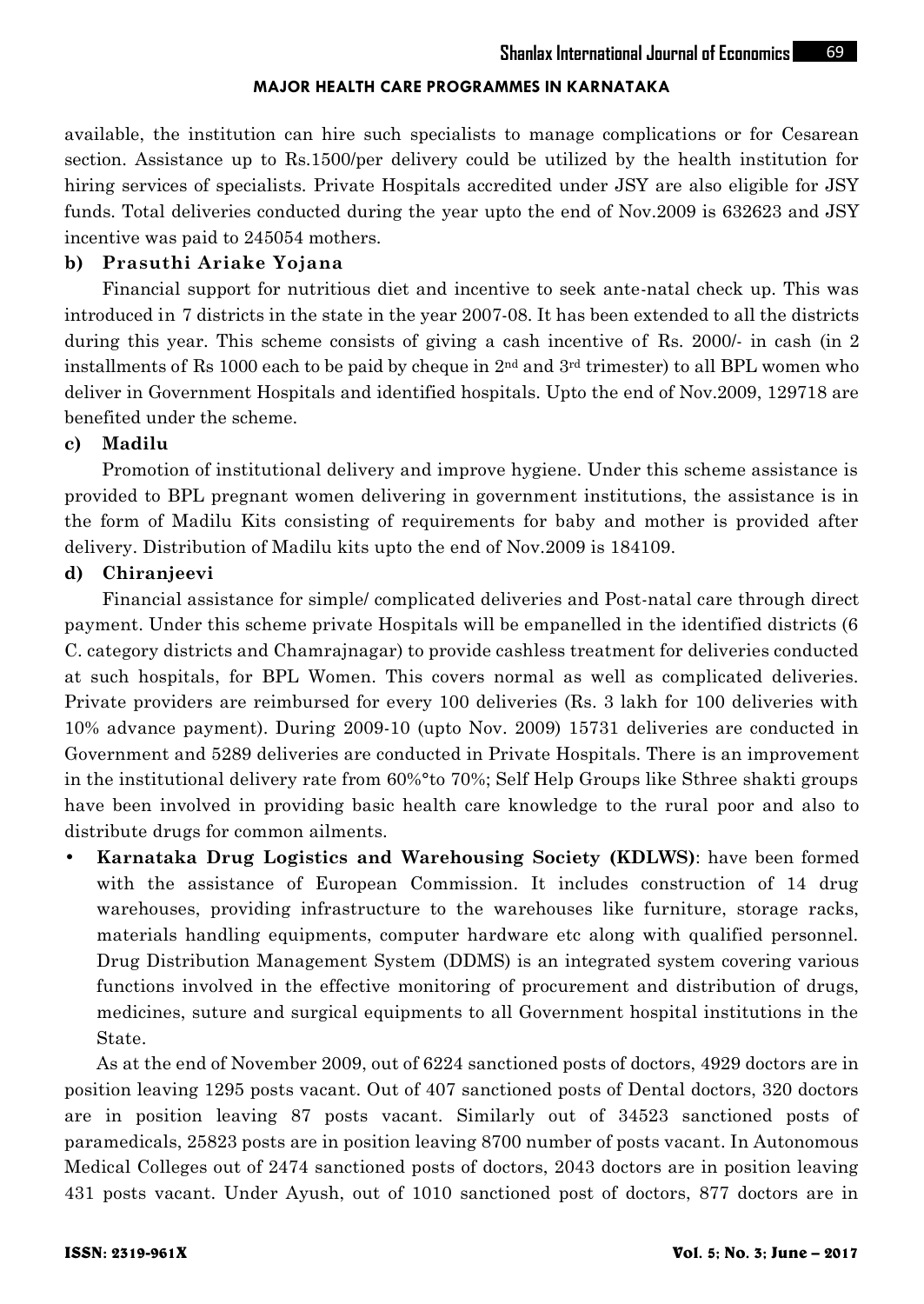position leaving 133 posts vacant and out of 400 sanctioned posts of paramedical, 235 posts are in position leaving 165 posts vacant. **IM position leaving 133 posts vacant and out of 400 sanctioned post<br>
<b>Important State Interventions During 2009-10**<br> **1. Aarogya Kavaacha:** To provide Emergency Manage

- **1. Aarogya Kavaacha:** To provide Emergency Management Response Services like Aarogya Kavaacha is implemented under the public private partnership. Ambulance service is provided for emergency such as delivery, accident etc. at free of cost within 30 minutes when call, received from dedicated toll free telephone number 108. During the year 258 ambulances have been added into services in all 408 ambulances have been inducted. During the year 2009-10 (upto Nov 2009) 73.80 lakh calls are received & cases have been shifted to nearby hospitals. Total number of life saved is 5493:
- **2. Arogya Sanjeevini Scheme:** This scheme provides free health facilities to SC & ST population who are coming under BPL families. This scheme is implemented in existing `Yeshaswini' Health Insurance Scheme, which is being implemented through co-operative department.
- **3. Special Development Plan**: 53 Community Health Centre buildings were taken up during 2008-09 and are nearing completion. 52 Taluk Headquarters hospital buildings (100 bed), 42 Community Health Centre buildings and District hospitals building are under various stages of construction.
- **4. Aarogya Bandhu:** Under public-private partnership (PPP), Private institutions like medical colleges, Trusts and charitable institutions have been handed over Primary Health Centers for maintenance and to provide free medical facilities under contract for a period of 5 years. The entire cost will be borne by the State Government. During the cur <sup>r</sup>ent year 9 PHCs are included and total 51 PHCs have been handed over to medical colleges and NGOs.
- **5.** During the year 2009-10, 21,000 ASHA health workers are trained and their services are being utilized.
- **6.** Citizen Help Desk: In order to make Hospital User friendly and address the patients problems, Citizen Help Desks have been established in 20 District Hospitals

#### **Recent Initiatives of Health Services in Karnataka**

The state had gone for the external assistance in order to upgrade the existing public health care delivery system and increase the efficiency level of the health sector in the state. The following are the important state interventions during 2005-06.

- Karnataka Health System Reform and Development Projects is being implemented with the World Bank assistance at an estimated cost of Rs.658 crore. • Karnataka Health System Reform and Development Projects in the World Bank assistance at an estimated cost of Rs.658 crore<br>• Telemedicine centres are established in, 13 districts and anot cover all the districts.<br>• Two 50
- Telemedicine centres are established in, 13 districts and another 14 being established to
- 
- 399 Primary health centres in the most backward taluks have been provided with 24 hour nursing facilities.
- 47 primary health centres are up-graded to 30 bedded community health centres.